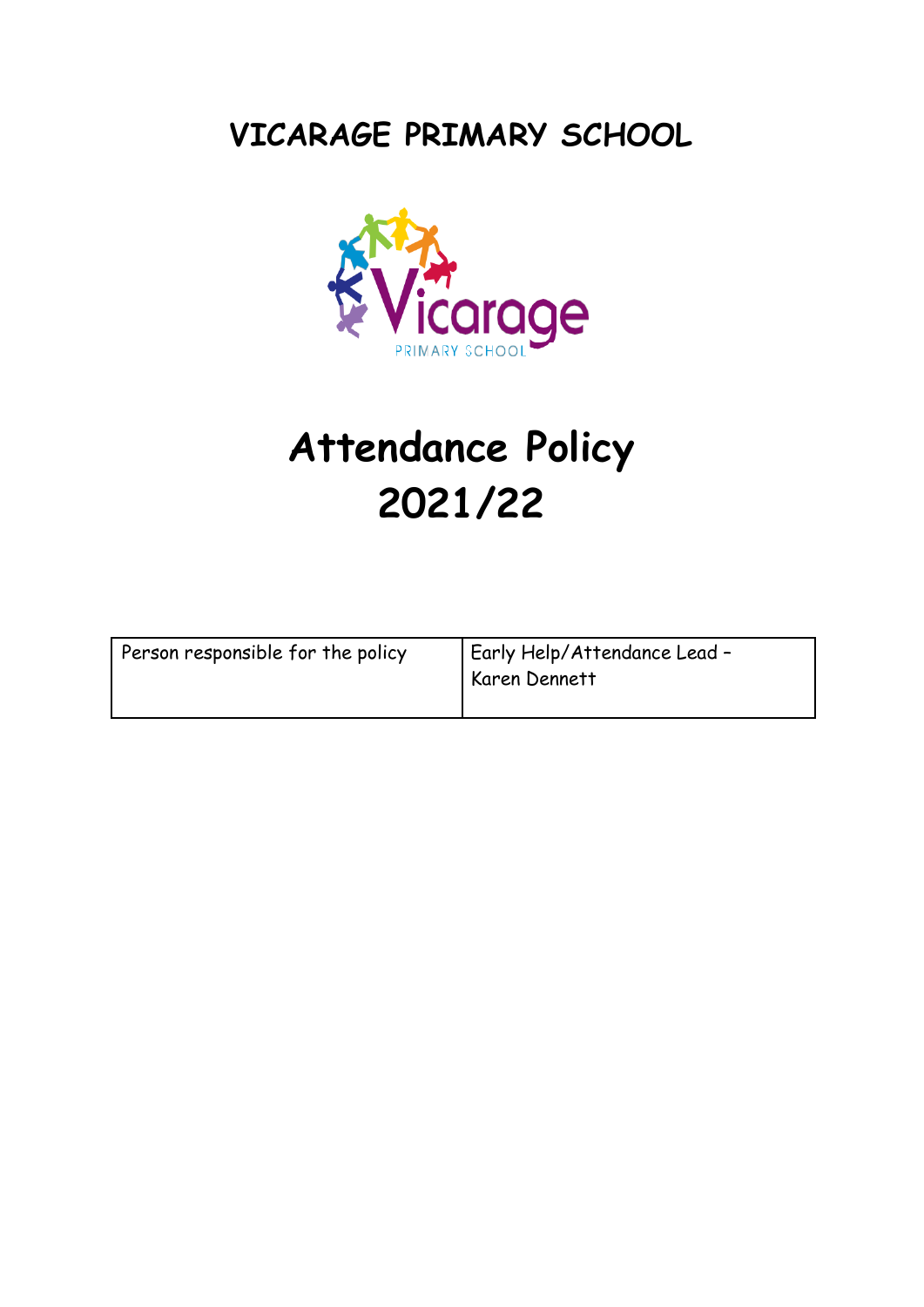#### **Introduction**

This policy represents our commitment to striving for every child at our school to achieve 100% attendance, this is achievable, and many children at Vicarage Primary School come to school every day. It sets out the principles, procedures and practice the school will undertake including strategies, sanctions and possible legal consequences of poor attendance and punctuality as well as rewards for, and benefits of good attendance. This policy will be reviewed, amended as necessary and published annually in accordance with current legislation and guidance.

#### **Principles**

Receiving a full-time, suitable education is a child's legal entitlement.

It is the legal responsibility of each parent/carer to ensure this happens. Attending school aids intellectual, social and emotional development.

Attending school safeguards the welfare of children whilst they are not in the care of their parents.

All children whose attendance is poor will be treated as vulnerable.

These principles are enshrined in British law, within the Education Act 1996, the Children Act 1989, Keeping Children Safe in Education 2020 and other associated pieces of legislation.

#### **Aims and objectives of this Policy**

To ensure that all children attend Vicarage Primary School as near full-time as possible, in order to maximise their educational achievement and social development.

To discharge Vicarage Primary School's duty to safeguard its pupils to the best of its ability.

To ensure that all those responsible for a child's education, including parents, carers, staff and governors, understand and accept their responsibilities with respect to attendance.

To minimise unauthorised absence from school, including term time leave for the purpose of holidays and travel thereby reducing levels of persistent absence.

To improve the life chances and maximise the potential of our children and young people and prepare them to be fully contributing citizens when they reach adulthood.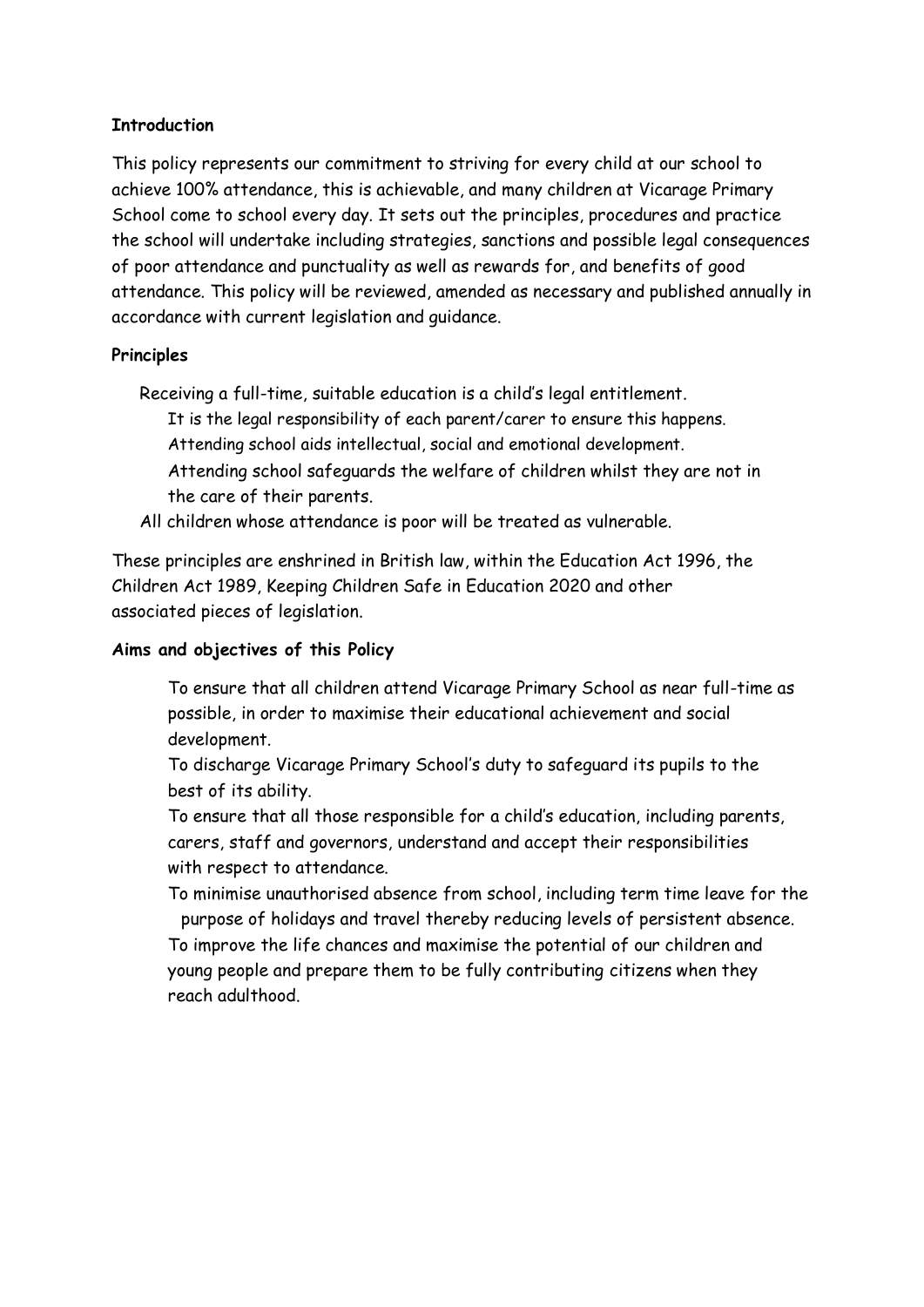#### **Promoting Attendance:**

The Governors, Head Teacher and staff use all possible opportunities to promote the importance of good attendance and punctuality at Vicarage Primary School. This includes pupil diaries, newsletters, parents evenings, a weekly attendance trophy for the class with the highest attendance in each phase, and certificates for 100% attendance every term and for the whole academic year.

The Head Teacher has the discretion to authorise up to ten days leave of absence in term-time. However, at Vicarage Primary School that discretion will only be exercised in the **MOST EXCEPTIONAL** circumstances. Applications for leave during term time must be submitted to school leaving adequate time for the application to be considered and responded to. If term time leave is taken without seeking permission this will result in a penalty notice being issued by the Local Authority.

# **RESPONSIBILITIES OF PARENTS/CARERS**

#### **Understanding types of absence coding**

Every half-day absence from school has to be classified by the school as AUTHORISED or UNAUTHORISED. This is why information about the cause of any absence is always required. There are a number of ways you can inform us if your child is not able to attend school:

Leave a message on our dedicated attendance line. Via Parent mail or email at [info@vicarage.newham.sch.uk](mailto:info@vicarage.newham.sch.uk) In person at the main school office.

Types of absence that is likely to be authorised is illness or a medical appointment.

Illness: Medical evidence will be required to support absence due to illness of 3 days or more, in the form of a prescription, prescribed medication, Pharmacy First Advice Voucher etc.

Medical appointments: Please bring your appointment letter to the school office, this will be photocopied for our records. We ask that all medical appointments where possible are arranged toward the end of or after the school day.

Examples of types of absence that are not considered reasonable and will not be authorised under any circumstances are:

Going shopping with parents, birthdays etc. Minding younger children in the family.

Day trips and holidays in term time that have not been agreed.

Arriving at school more than 30 minutes after the start of either the morning or afternoon session.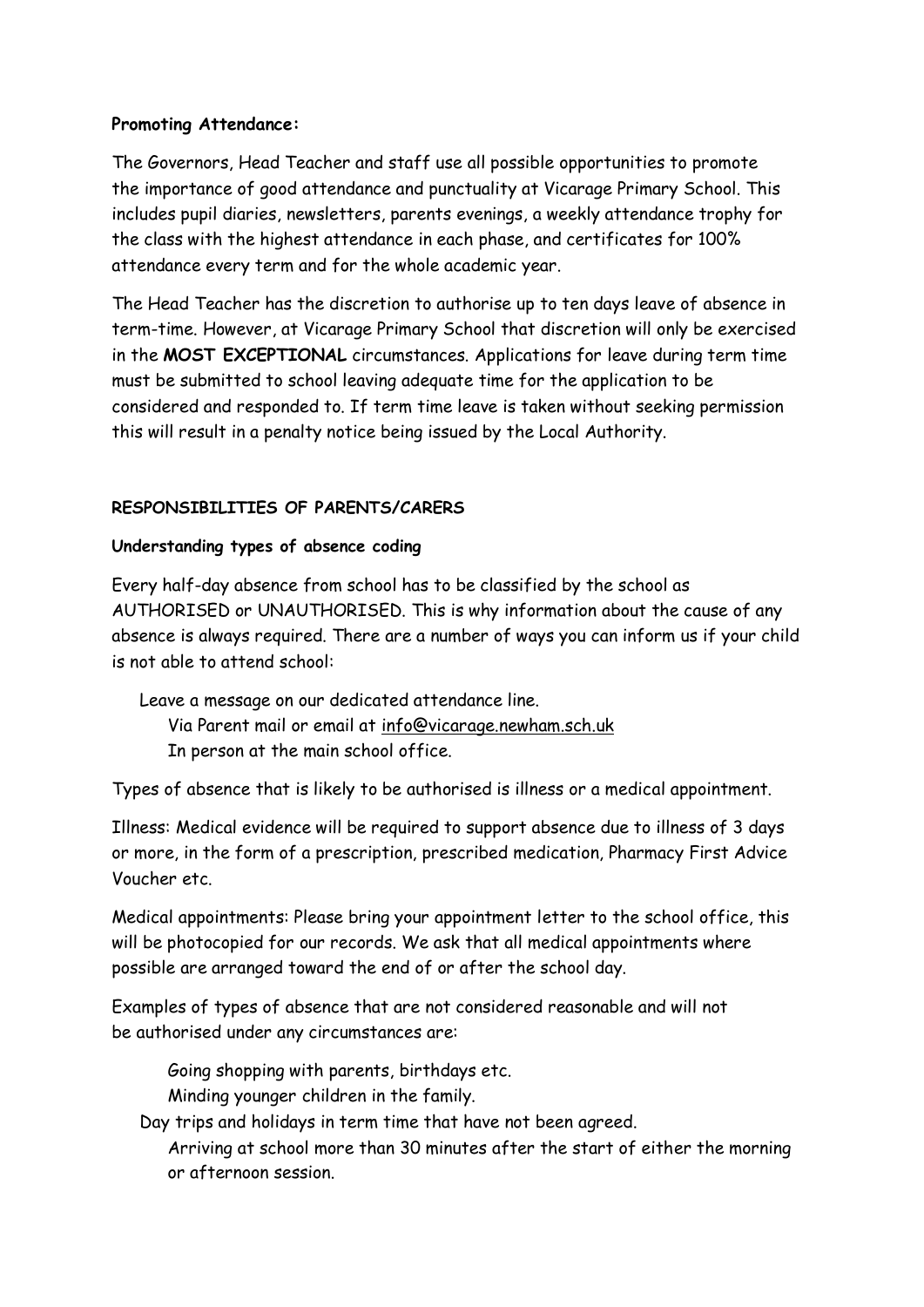# Truancy.

#### **Understanding absence percentages**

You may wonder why a school would be concerned if your child's attendance is below 96%. This may make it easier for you to understand:

# 95% equates to half a day off every two weeks 90% equates to a day off every two weeks 85% equates to one and a half days off every two weeks 80% equates to one whole day off every week **A child whose attendance is 80% will have missed ONE WHOLE YEAR of education by the time they leave school**

#### **Reluctant attenders/school refusal**

You should do everything possible to encourage your child to attend. However, if the reason for their reluctance appears to be school-based, such as difficulty with work, or bullying, please discuss this with the school at the earliest opportunity and we will do everything possible to support your child and resolve any issues. Colluding with your child's reluctance to attend will make the matter worse.

#### **SCHOOL PROCEDURES**

#### **1. Registration and punctuality procedures**

Registers are taken twice a day, once at the start of the school day at 8:55am, and once during the afternoon session at 1.00pm or 1:15pm, depending on the year group. The registers will remain open for 30 minutes and close at 9.25am and 1.30pm /1.45pm Pupils arriving before the end of the registration period will be coded" L" ("Late before registers close") which is a present mark. Pupils arriving after the registers have closed will be coded "U" ("Late after registers close") which counts as an unauthorised absence. Schools are required to record a reason for lateness and the time of arrival.

Only a senior member of staff can authorise an absence. If there is not a known reason for the absence at registration, the absence will be recorded as unauthorised until a satisfactory reason is provided. If the reason given is not satisfactory in the school's view, and/or evidence of the reason cannot be provided, the absence will be coded as "O" ("Unauthorised absence"). If a pupil is persistently late, a member of staff will arrange to meet with the parent/carer.

#### **2. First Day Absence Contact**

Parents are expected to notify Vicarage Primary School if their child is unable to attend for any reason. If Vicarage Primary School does not receive notification, the school will contact parents in order to ascertain the reason. First day contact will be carried out as early as possible in the school day in order to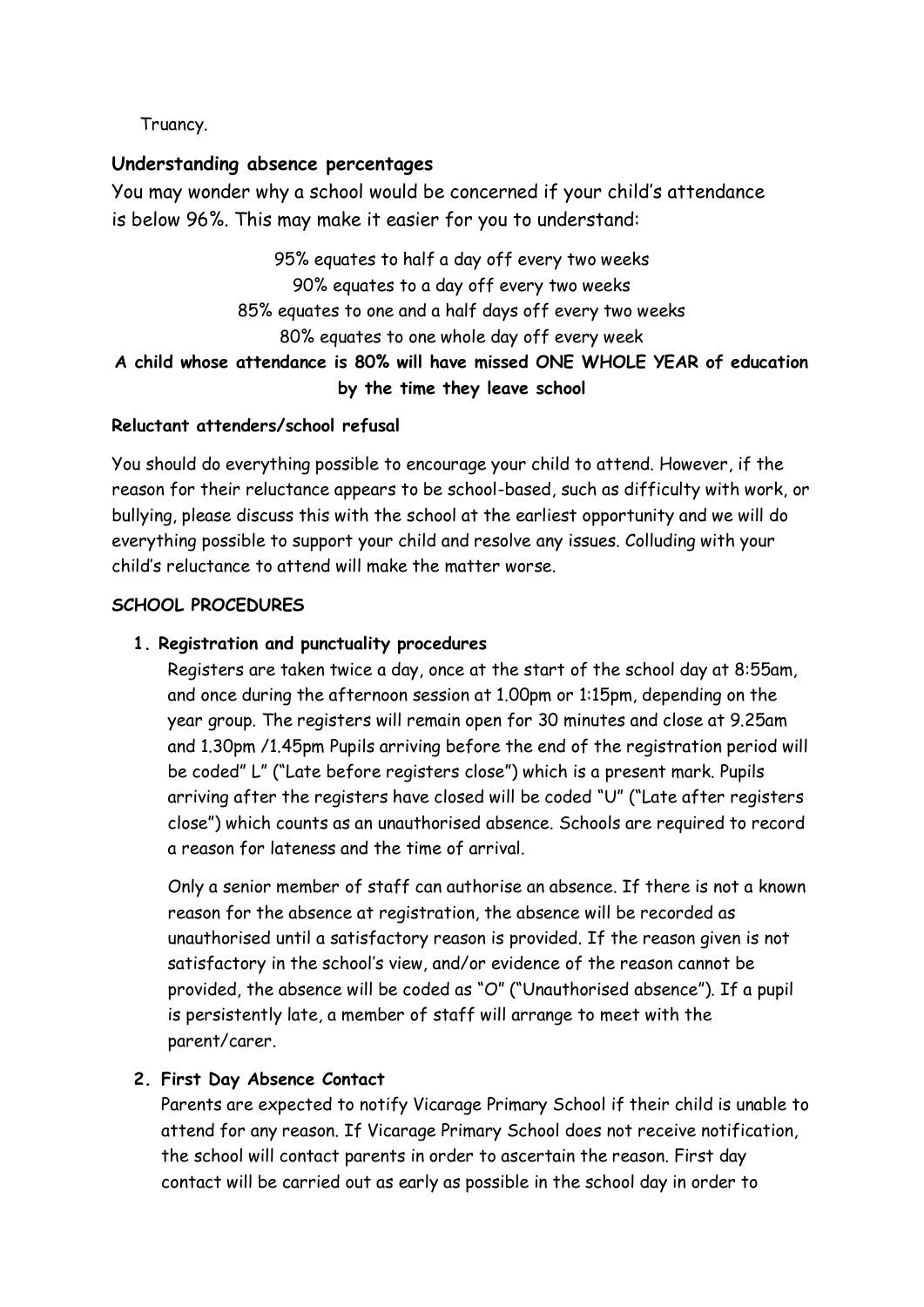notify parents as quickly as possible children who may have set off for school but not arrived.

A home visit may also be carried out by two members of staff.

# **3. Continuing Absence Procedures**

The parents of any child whose attendance is a cause for concern will be invited to attend a meeting with the schools Attendance Team and or Phase leader. The purpose of this meeting will be to set targets for improvement, signpost sources of support if needed, and ultimately recommend court action or a "Penalty Notice" if there is no improvement. If the child's attendance continually fails to improve, you will be invited to attend a formal attendance improvement meeting.

#### 4. **Frequent/Persistent Absence Procedures**

Weekly checks of class registers will be made to identify pupils with a pattern of absences that may lead to persistent absence ("PA"), that is to say absence of 10% or more in a half term.

#### 5. **Consequence of Poor Attendance/Punctuality**

For pupils whose attendance and/or punctuality fails to improve, after a range of interventions and support measures have been tried by the school, and attendance is below 90%, the ultimate consequences will be one of the following:

- o The school will ask the Local Authority to issue a Penalty Notice on its behalf. A Penalty Notice carries a fine of £60, per parent, per child. If the fine is not paid within 20 days it rises to £120 per parent, per child. If not paid at all, court action will be initiated by Vicarage Primary School and/or the Local Authority.
- o The school may ask the Local Authority to initiate court action under Section 444 of the Education Act 1996, which could lead to fines up to £2,500, or even imprisonment.
- o In some cases, action may be taken by Vicarage Primary School and/or the Local authority inline with Keeping Children Safe in education 2020 and the schools Child Protection and Safeguarding Policy to protect the welfare and development of the child.
- 6. **Children who cease to attend without prior notification (CME) procedures**  Procedures for trying to trace children who cease to attend without prior notification are covered in detail in the "CME Policy and Procedures", which can be found on our school website. However, if after ten days continuous absence school has been unable to ascertain the whereabouts of a pupil, they will refer the child's details to the Local Authority for it to perform further checks that are not available to Vicarage Primary School. Continuous unauthorised absence